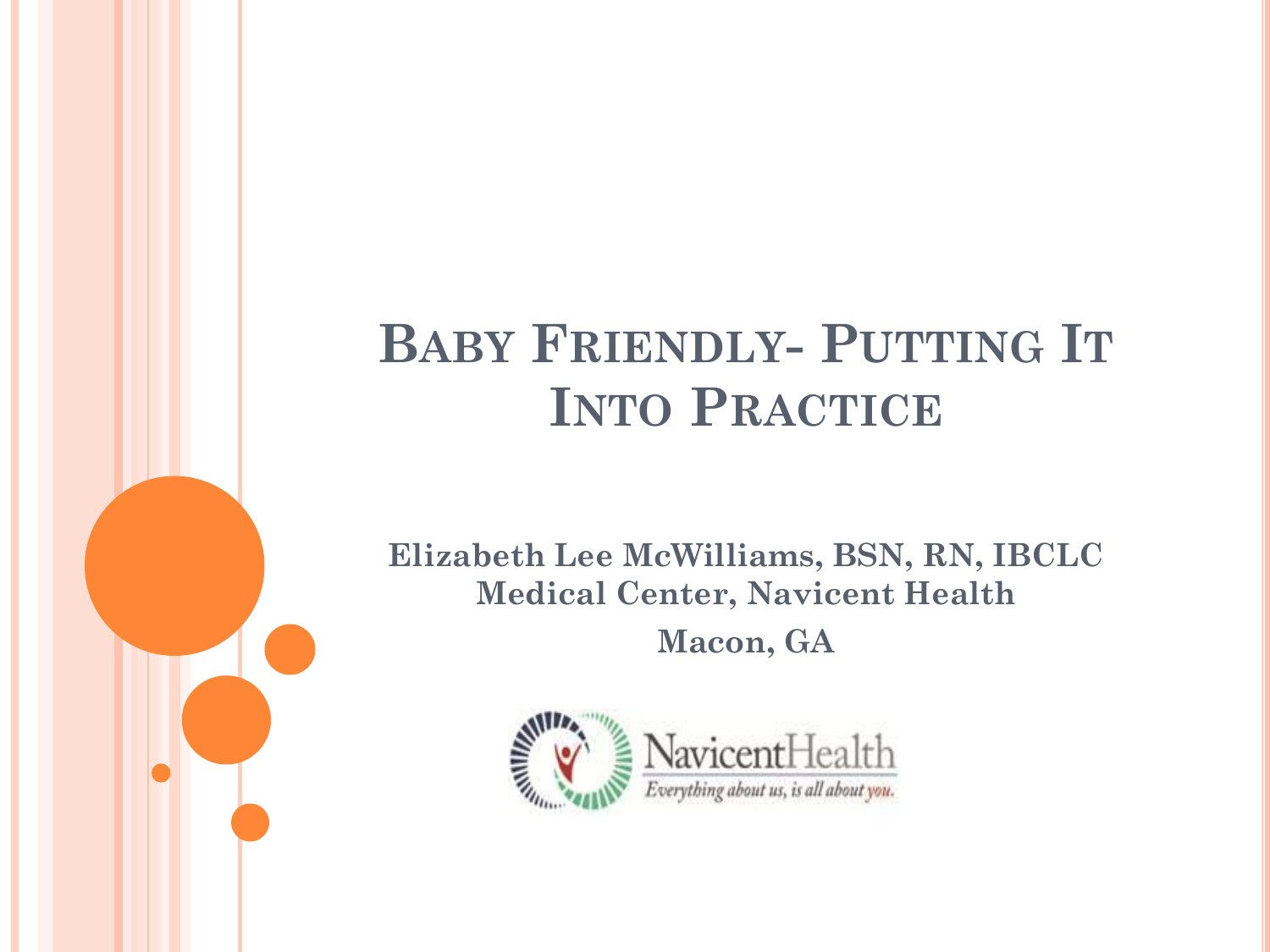## I HAVE NO FINANCIAL RELATIONSHIPS TO DISCLOSE

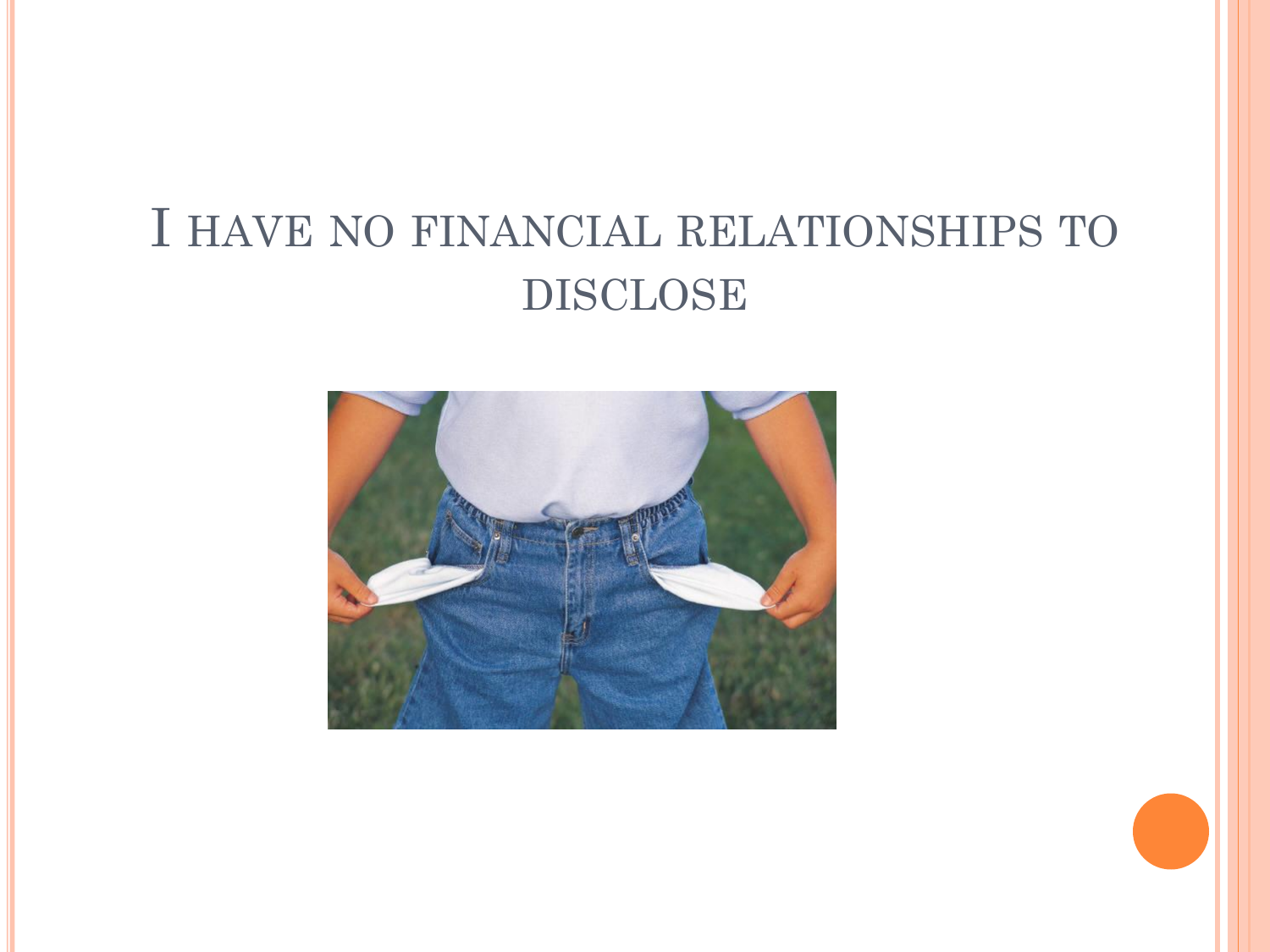

By 2014  $\sim 637$  beds ~ Level I Trauma Center  $\sim 2^{nd}$  largest GA hospital ~Magnet facility ~Serves as primary service area for 30 counties ~Level III nursery

Founded in 1895

FY 2013~ 2,500 births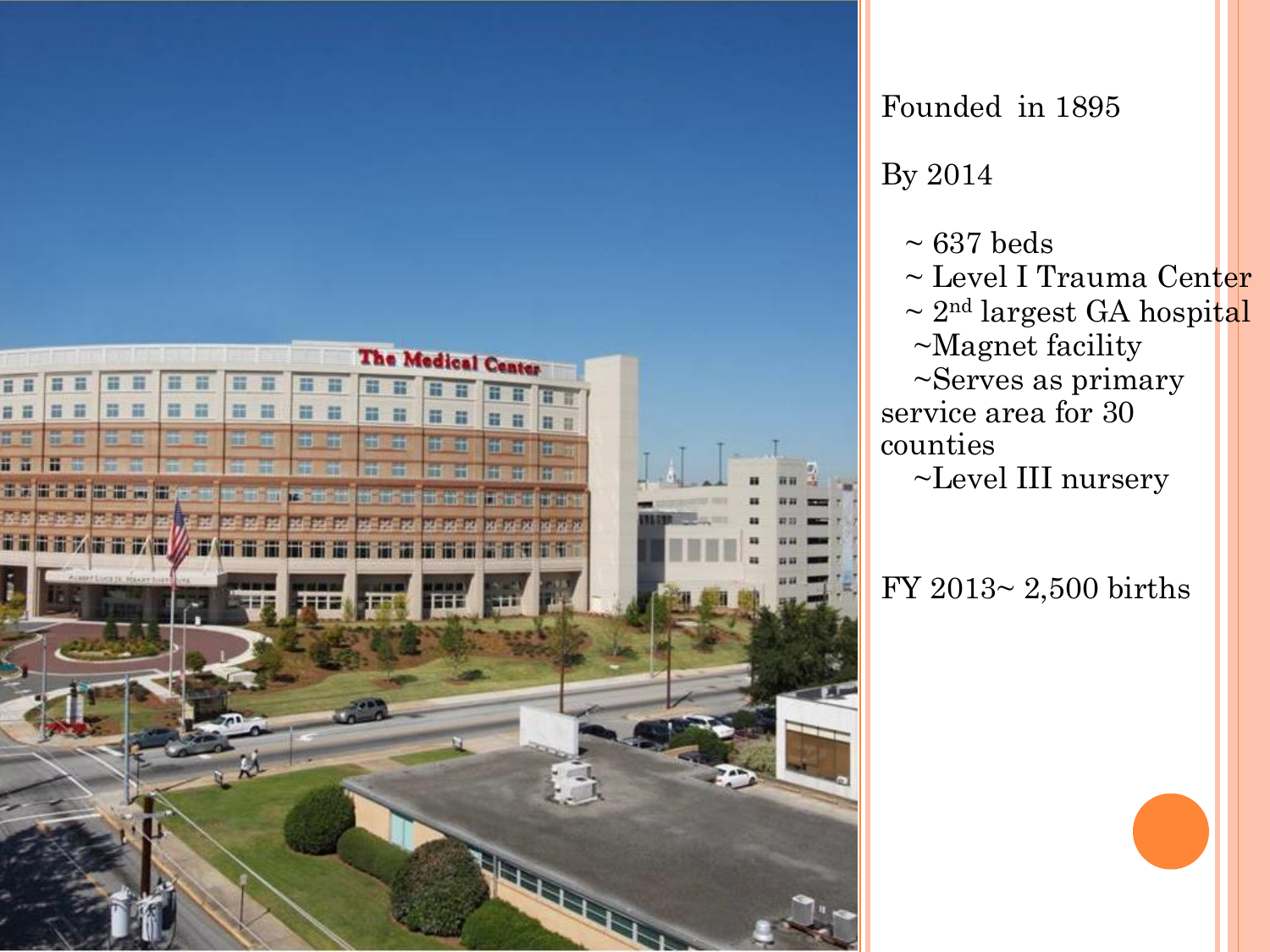## TIMELINE

- **o** October, 2012- administration decided to join the Georgia 5 Star Initiative
- **o** Rates:
- Breastfeeding initiation: 55%
- Exclusive breastfeeding: 37%



- Skin to skin after delivery: 27[% \(done on](http://www.google.com/url?url=http://www.zazzle.com/sad_smiley_face_happy_smile_expression_smilie_sticker-217876755989770830&rct=j&frm=1&q=&esrc=s&sa=U&ei=gcTSU6KYLM6xyAT_ooGwCQ&ved=0CBYQ9QEwADgU&usg=AFQjCNGb1y55T1_bPwYhm5c4AcLtkAYPQQ)ly if patient requested it, almost never in PACU)
- Had pacifiers, formula d/c bags, crib cards, measuring tapes, teaching material, free formula, nipples, etc.
- All baths done in nursery
- Limited breastfeeding education for staff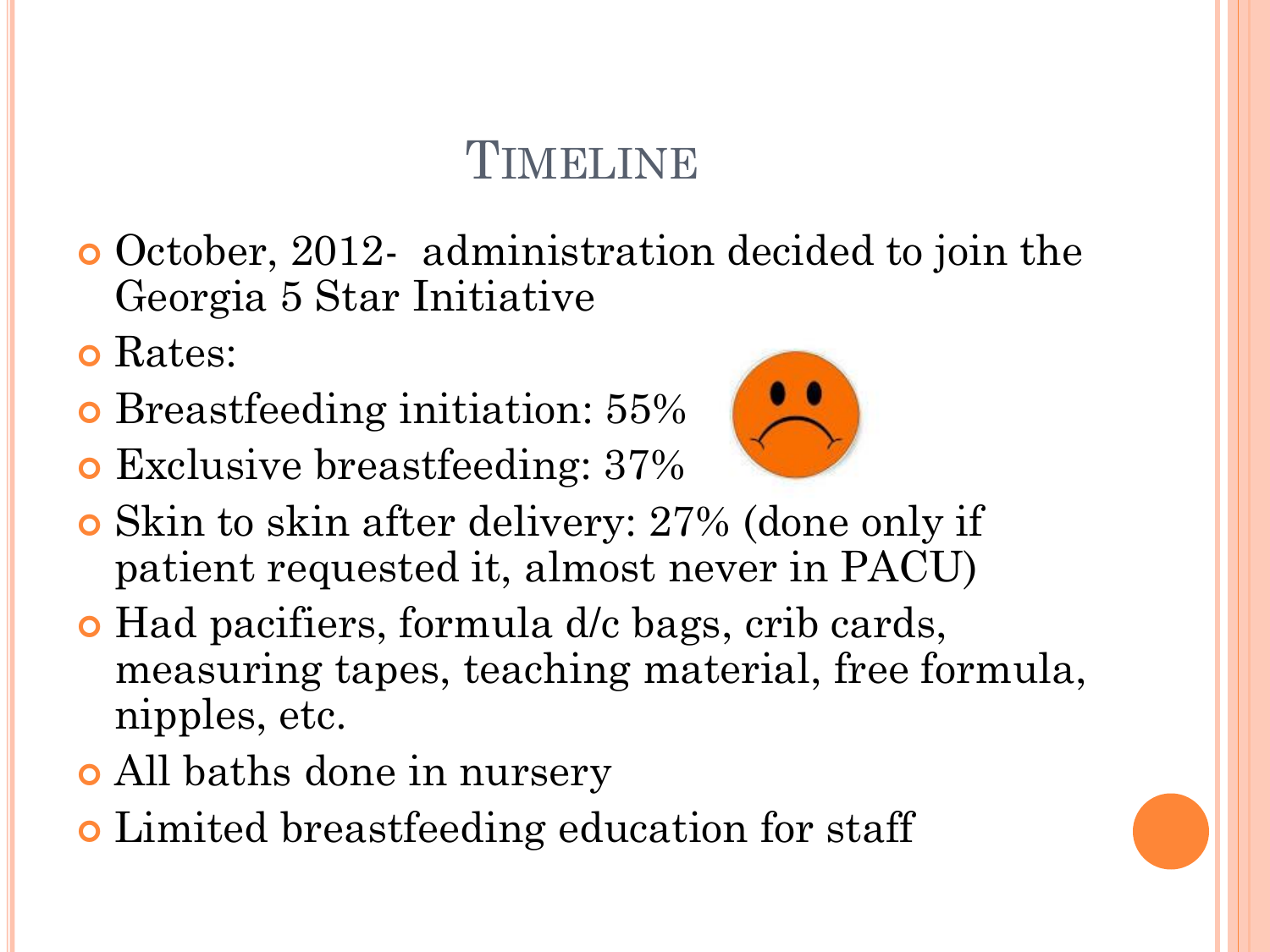#### CURRENT DATA…24 MONTHS LATER

- No pacifiers- except for NNICU
- Developed our own discharge bags, crib cards and teaching materials
- Purchase formula and nipples
- 10 Steps to Successful Breastfeeding signs posted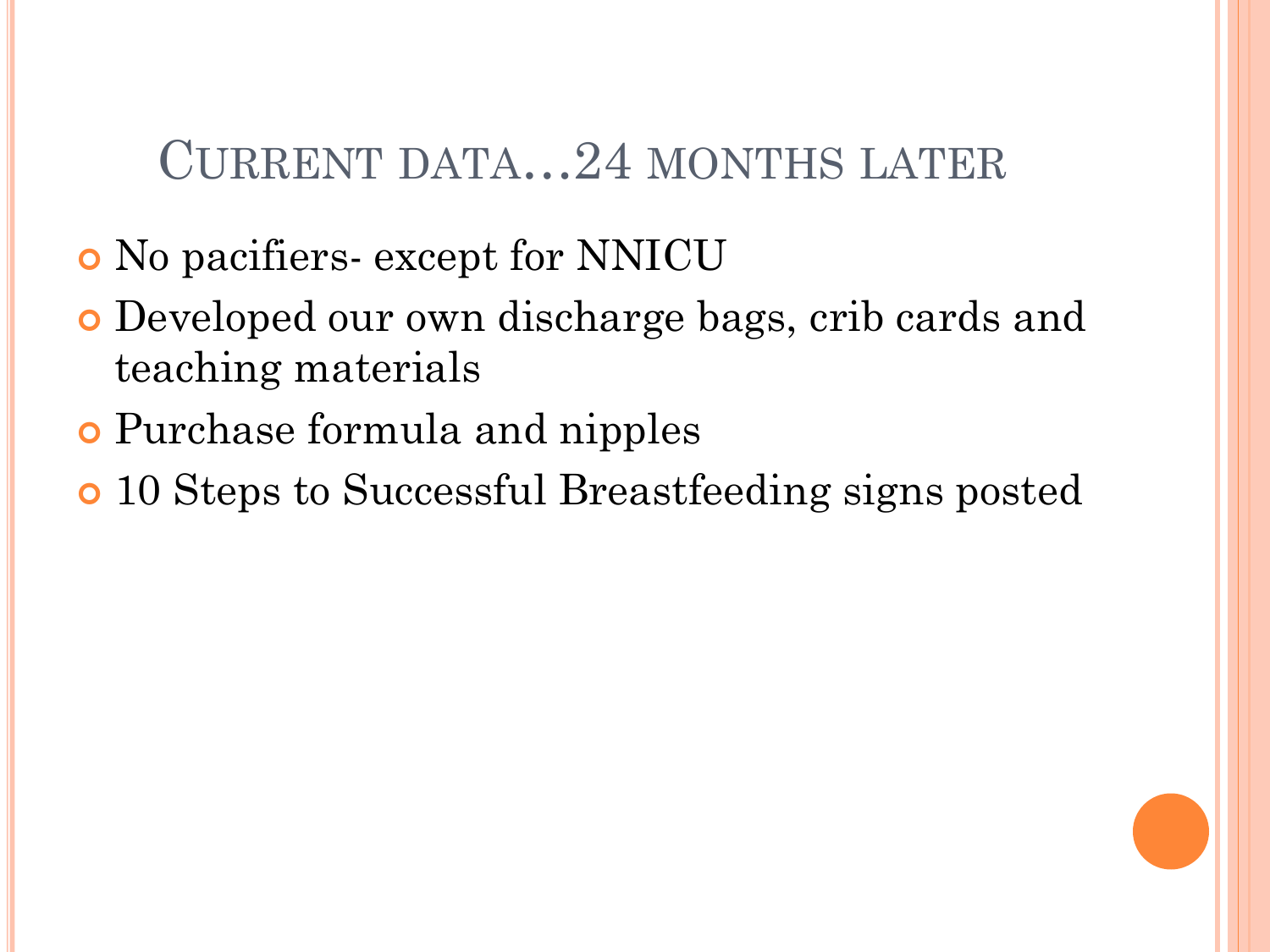## **STATS**

- **o** Breastfeeding initiation rate: 75%
- Exclusive rate: 54% (72% of all BF mothers)
- Skin to skin after delivery: 96% (beginning to do in OR)
- Baths withheld for at least 6 hours and done in mom's room
- Nursing staff completed 20 hours of mandatory breastfeeding education
- Developed 3 hour program for providers
- All NNICU staff completed 2 hours
- Ancillary staff completed 1 hour
- New staff must complete breastfeeding education within 6 months of hire/transfer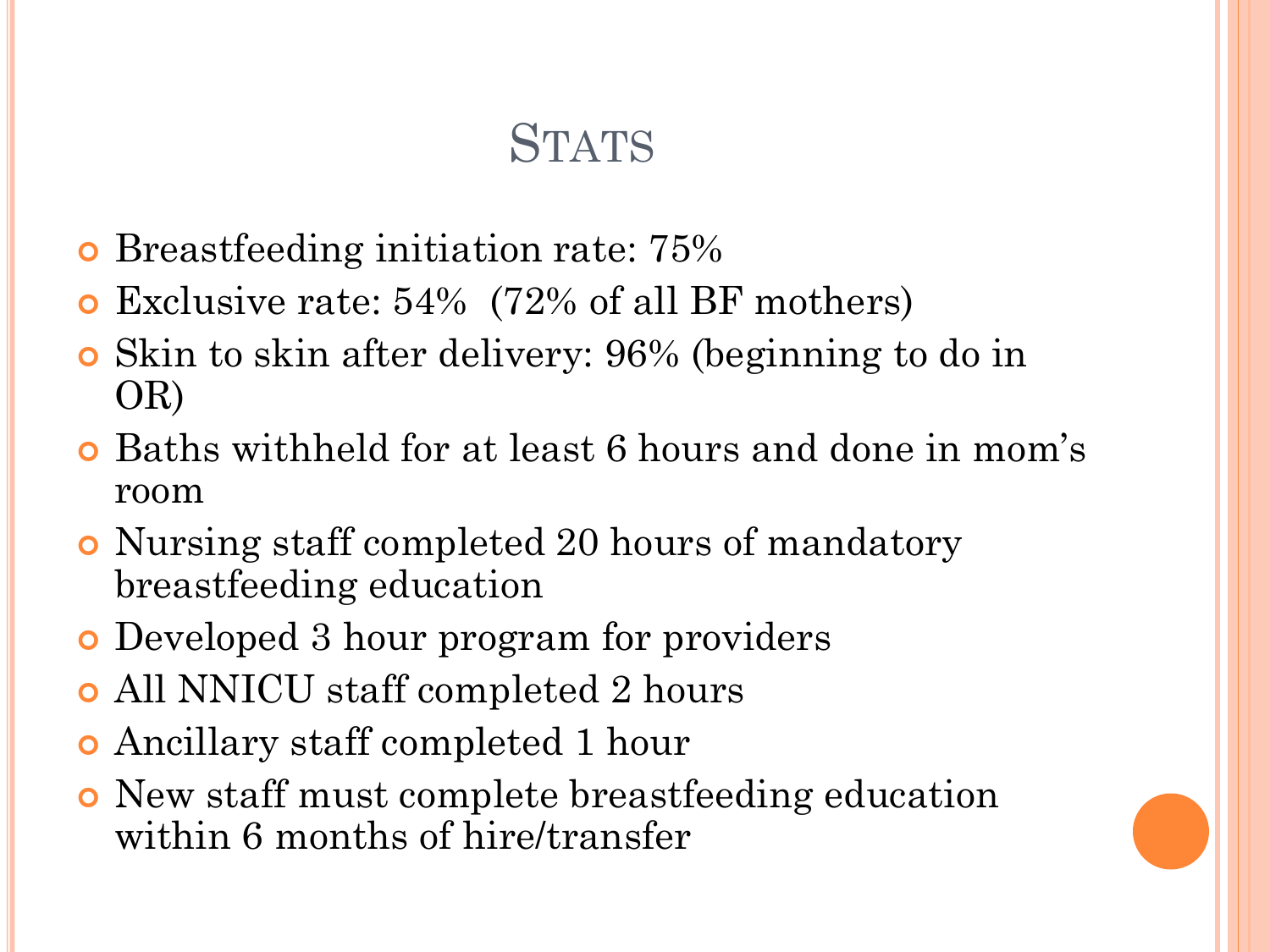#### FORMATION OF BREASTFEEDING TASK FORCE

- Women's Services and NNICU Director
- Nurse Managers for FBC and L&D
- AVP
- Neonatologist
- NNICU Dietician
- **o** Marketing
- DBEs from FBC and NNICU
- Lactation consultants

Met weekly, now meet monthly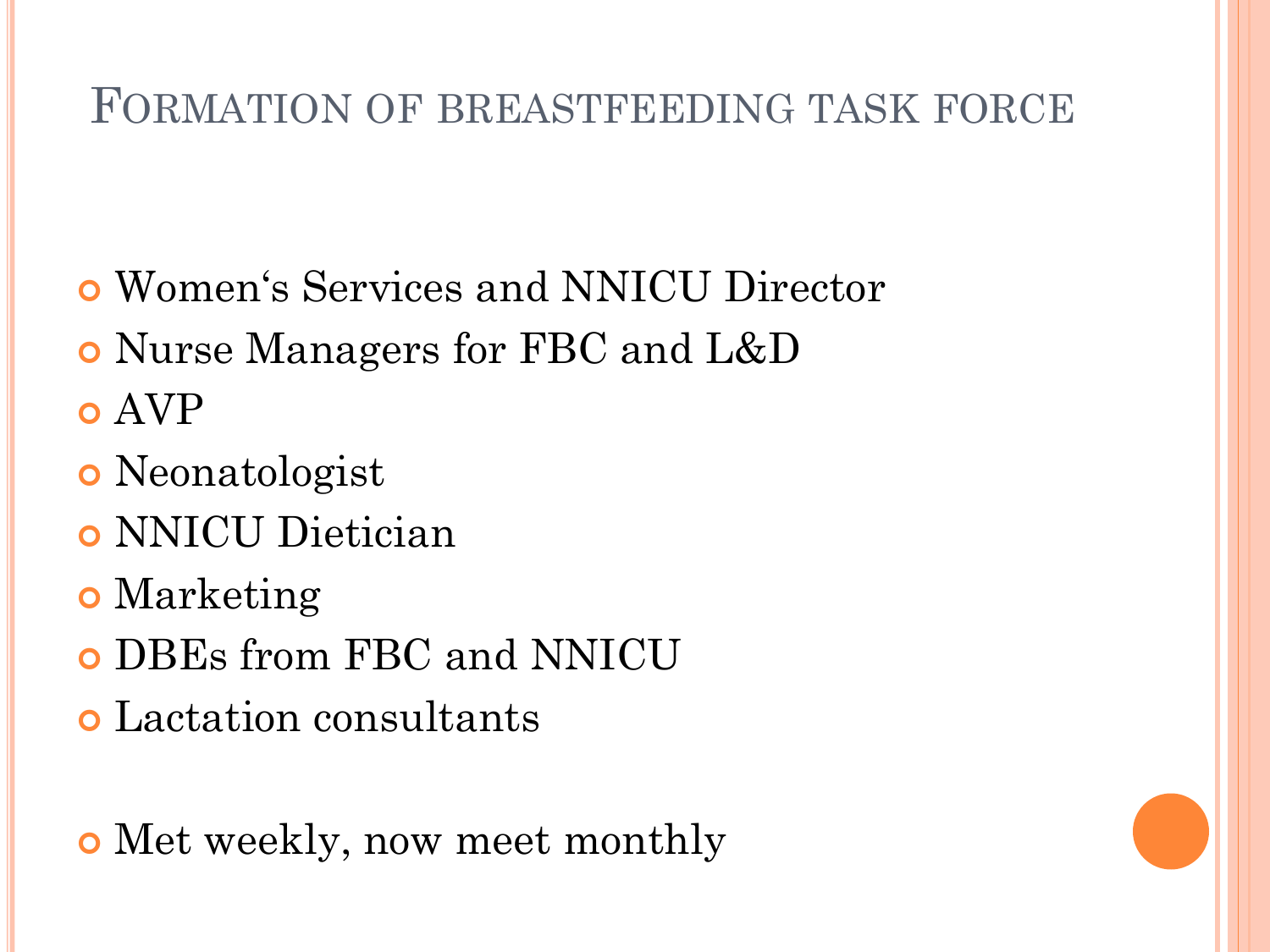## TRAIN THE TRAINER'S WEEK

- **o** March, 2013
- DBE from FBC and both LCs attended
- **o** Given BFHI education requirements
	- PowerPoint's
	- BF Competencies
	- Policies
	- Strategies for the development of our program
	- Website for the 9 hospitals to use
	- Resources
	- Ideas for teaching adults
		- Visuals
		- Role playing
		- o Handouts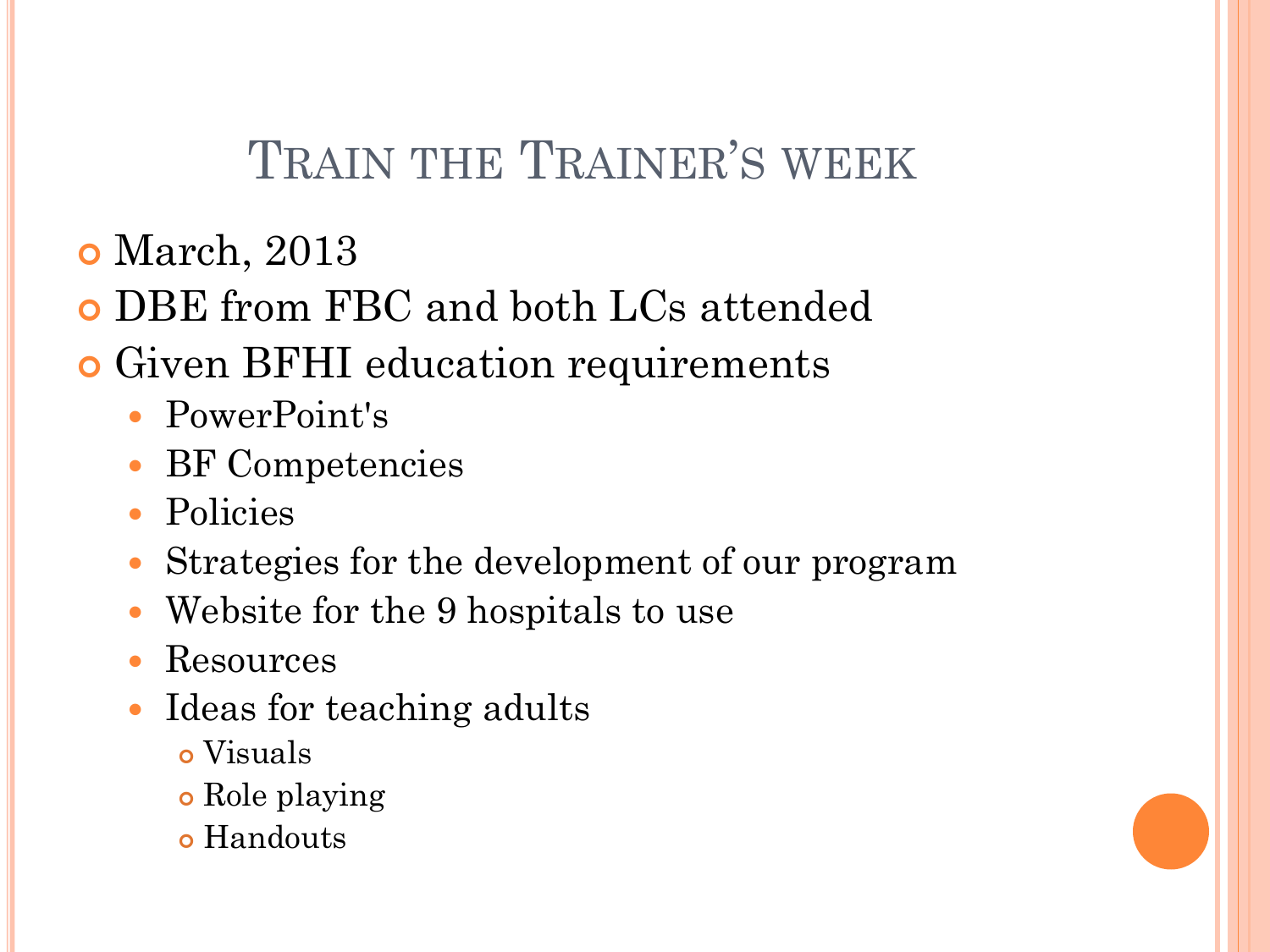#### STEP 1 HAVE A WRITTEN BREASTFEEDING POLICY THAT IS ROUTINELY COMMUNICATED TO ALL HEALTH CARE STAFF.

Policy revised to address all 10 steps

- Language includes statement to support International Code of Marketing of Breastmilk Substitutes
- Includes correct formula preparation and safe bottle feeding for formula feeding mothers- no group instruction, is not covered in prenatal classes.
- Rewrote standing orders for NBN to comply with comprehensive feeding policy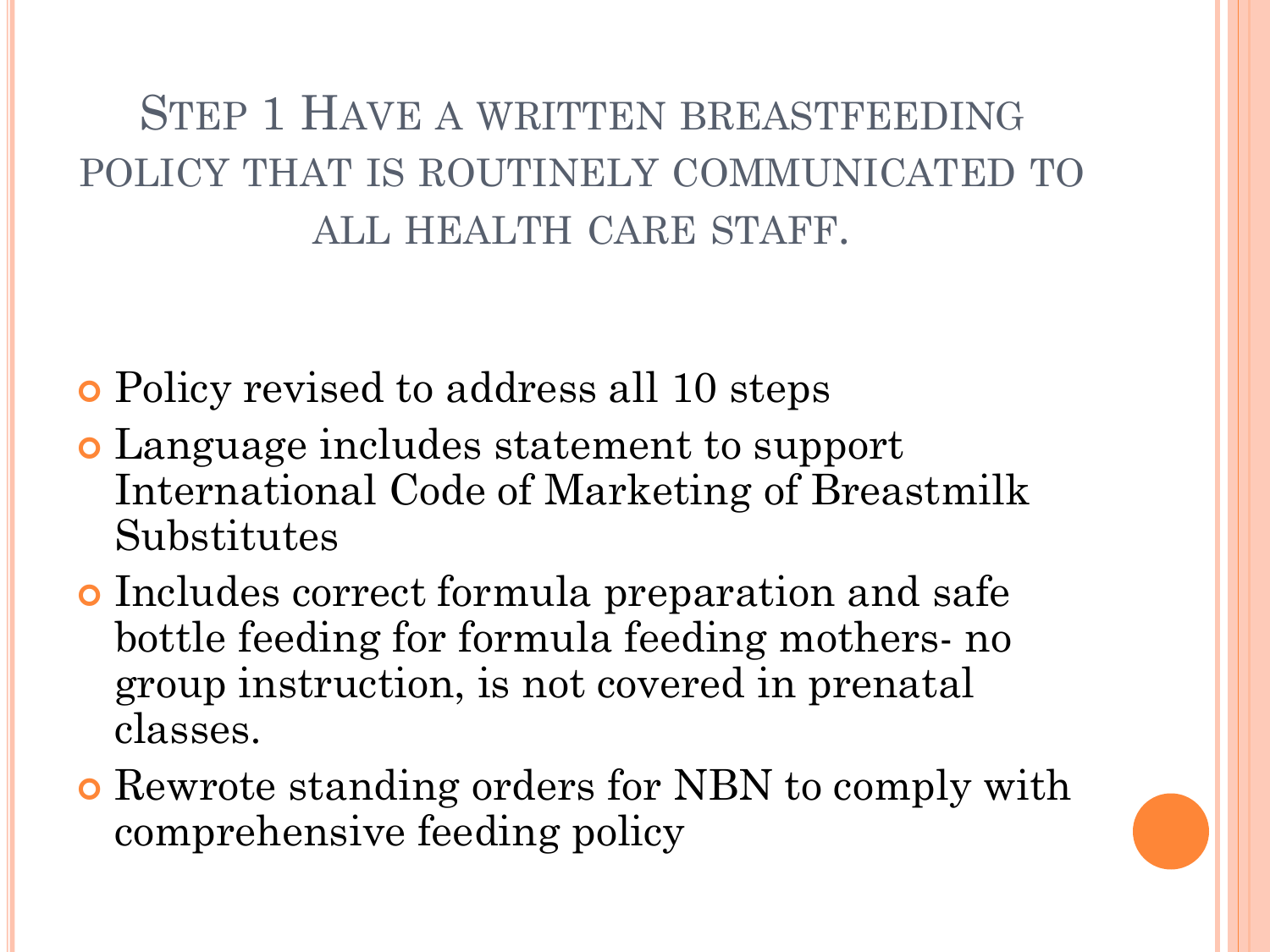# STEP 2 TRAIN ALL HEALTH CARE STAFF IN SKILLS NECESSARY TO IMPLEMENT THIS POLICY.

- **o** Began 1 hour class for all Family Birth Center staff to introduce new policy
- Brief introduction to basic breastfeeding management
- **o** Included:
	- MRs
	- **o** Hearing techs
	- Techs
	- Bella Baby photographers
	- Customer service reps
	- RNs
	- Lab
	- Birth certificate ladies
	- Environmental services

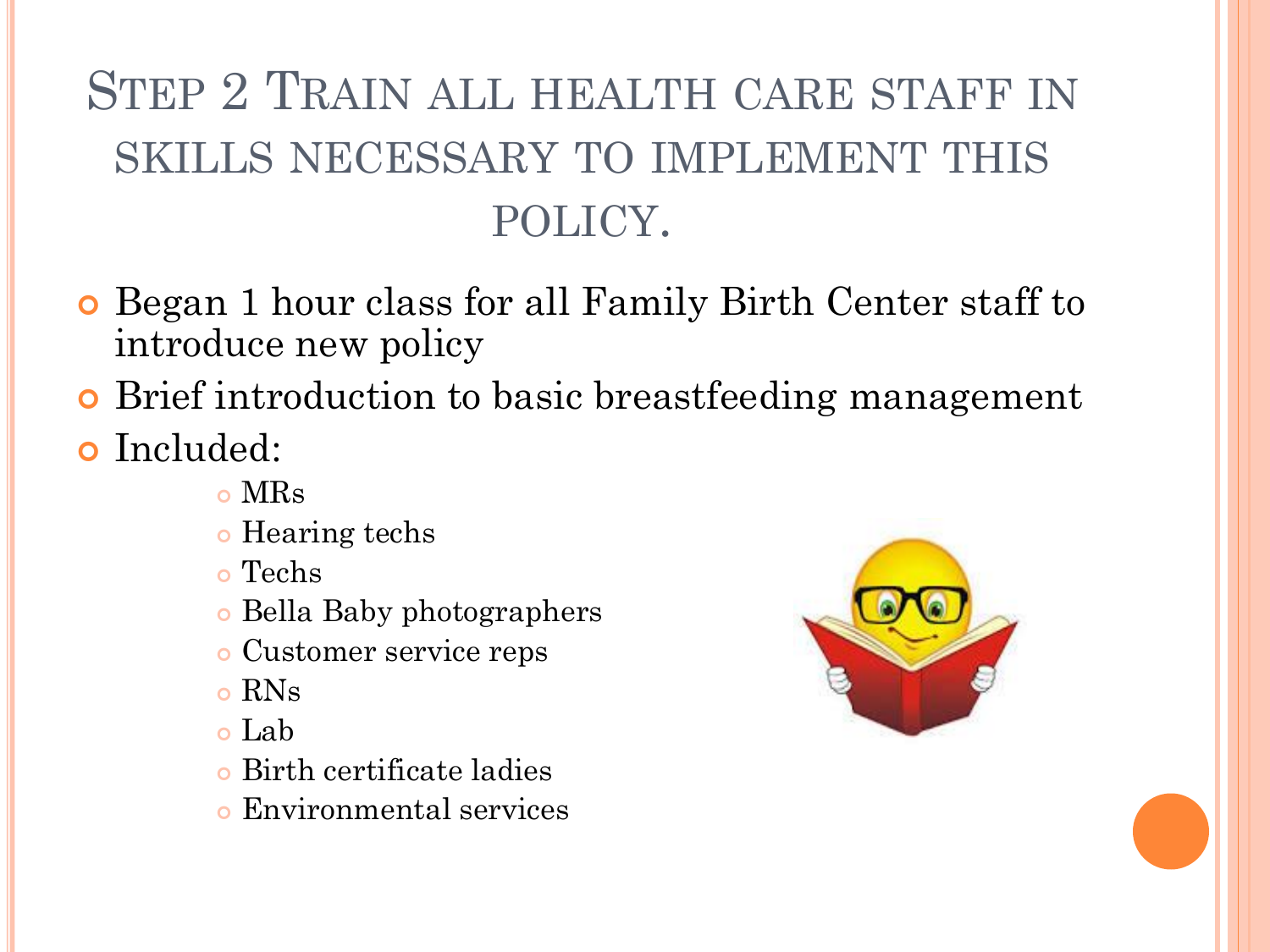## FOR ALL FBC RNS

- Two 4 hour in person breastfeeding classes offered
- 6 hours of articles to read and complete assurance questions on EDGT (online testing)
- 2 hour clinical skills
	- Hand expression
	- Positioning
	- Latch
	- Pumping
	- Scripting
	- Trouble shooting lactation problems
- 3 hour shadowing

Must complete within 6 months for all new hires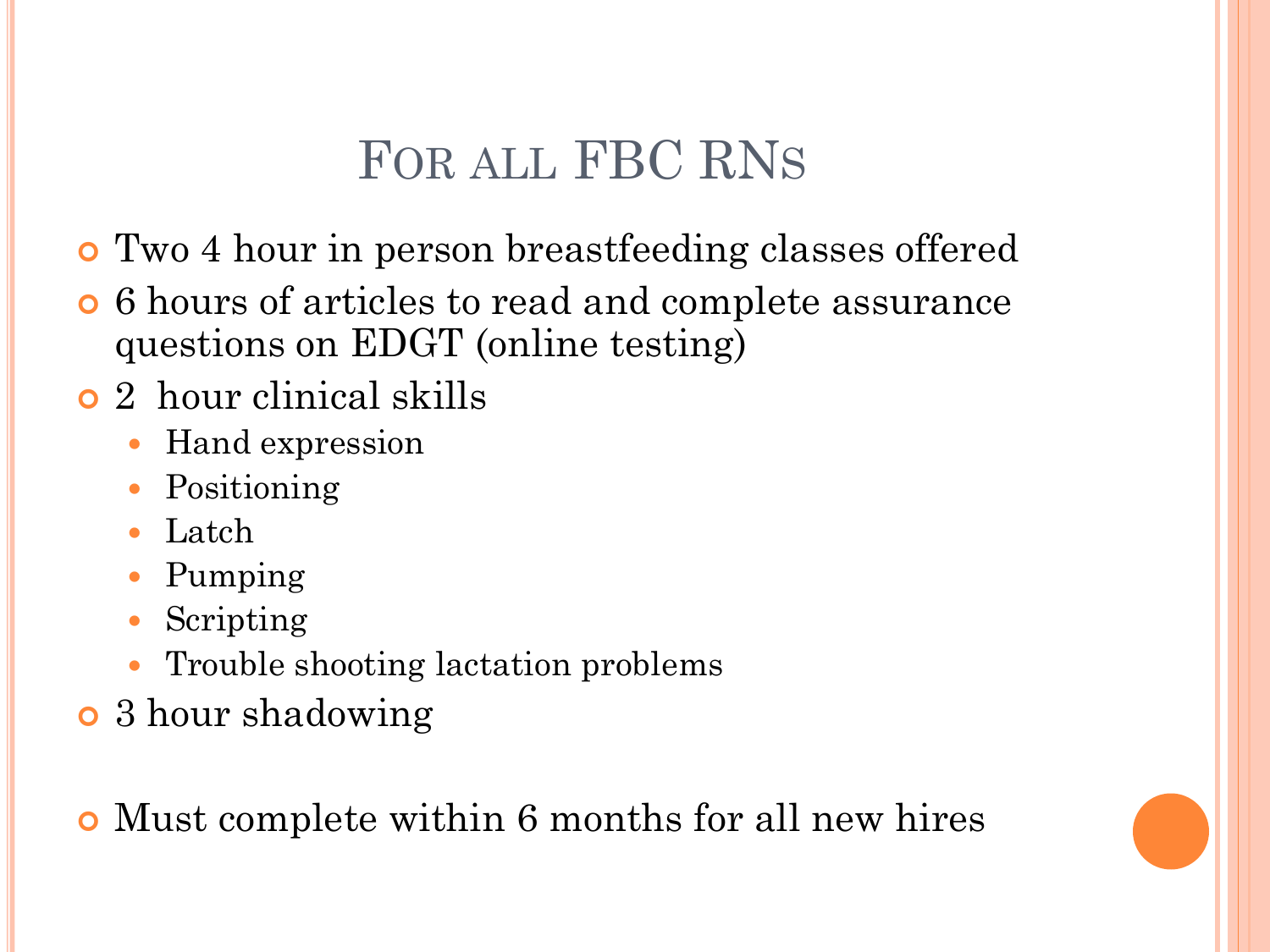## STEP 3 INFORM ALL PREGNANT WOMEN ABOUT THE BENEFITS AND MANAGEMENT OF BREASTFEEDING.

- Physicians' offices receive a folder of information about Medical Center Navicent Health
- **Ready Set Baby and breastfeeding pamphlet included**
- **o** Prenatal breastfeeding class
- o Tours
- **o** Prenatal classes
- Utilized grant to purchase breastfeeding information for our prenatal clinics- OB residents attended a 1 hour breastfeeding class as they are responsible for education
- **o** Yearly health fair
- familybirthcenter.org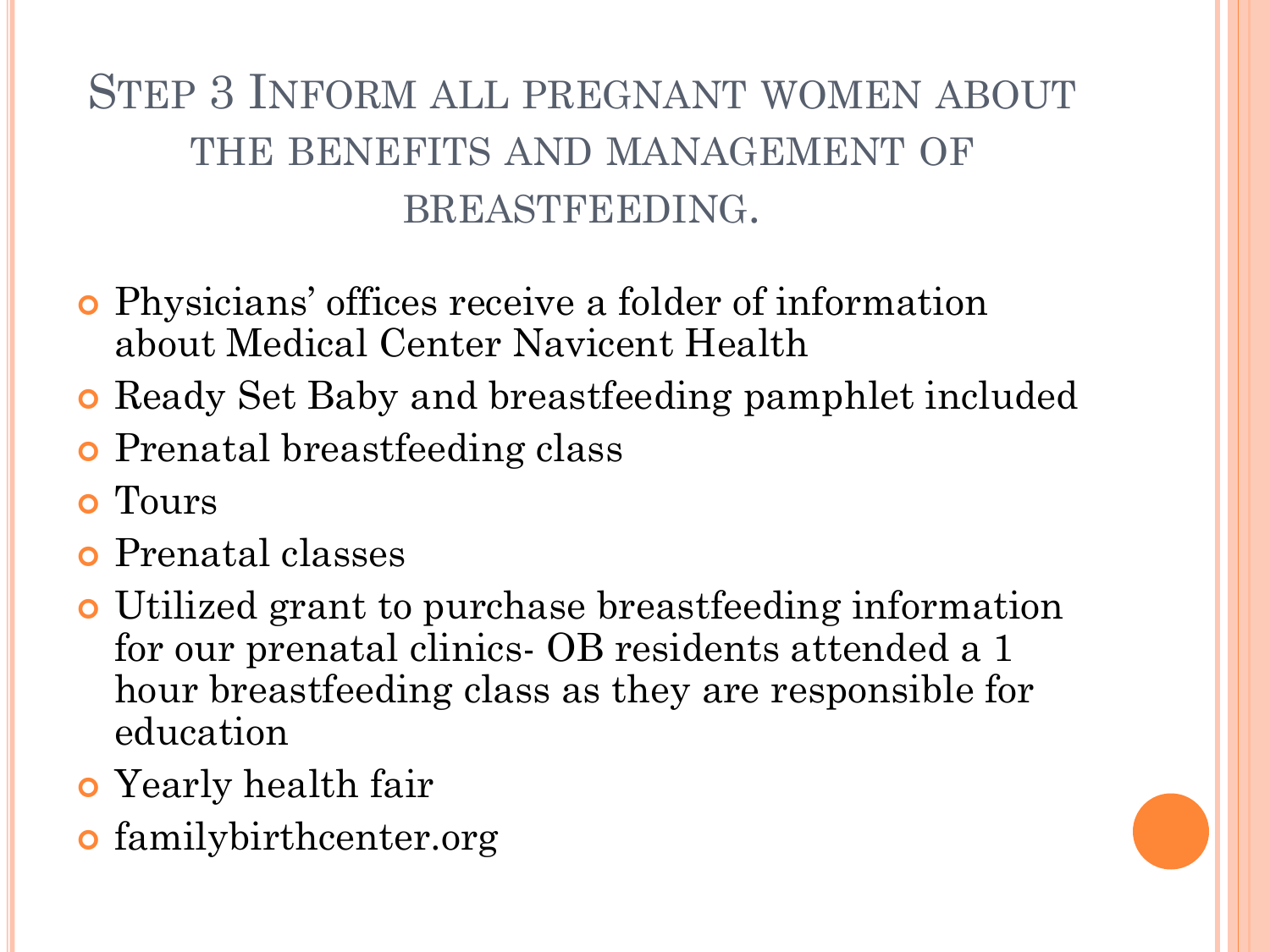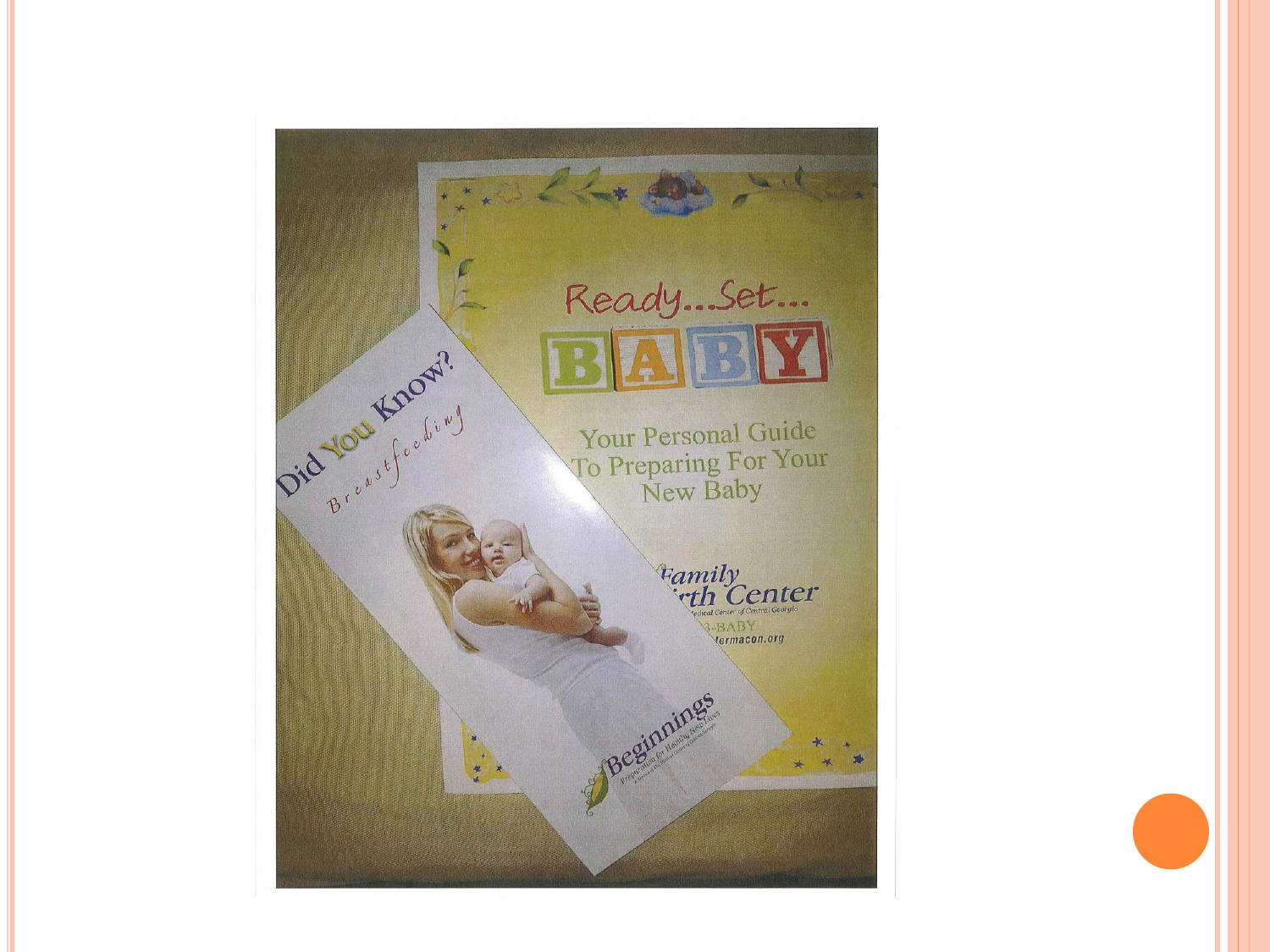# STEP 4 HELP MOTHERS INITIATE BREASTFEEDING WITHIN HALF AN HOUR OF BIRTH.

- All L&D nurses trained to place baby skin to skin after delivery and assist with breastfeeding as needed
- **o** Magic Hour
	- Only 1 visitor allowed
	- All interventions delayed for first hour
		- Footprints
		- Bath
		- Assessment
		- Meds

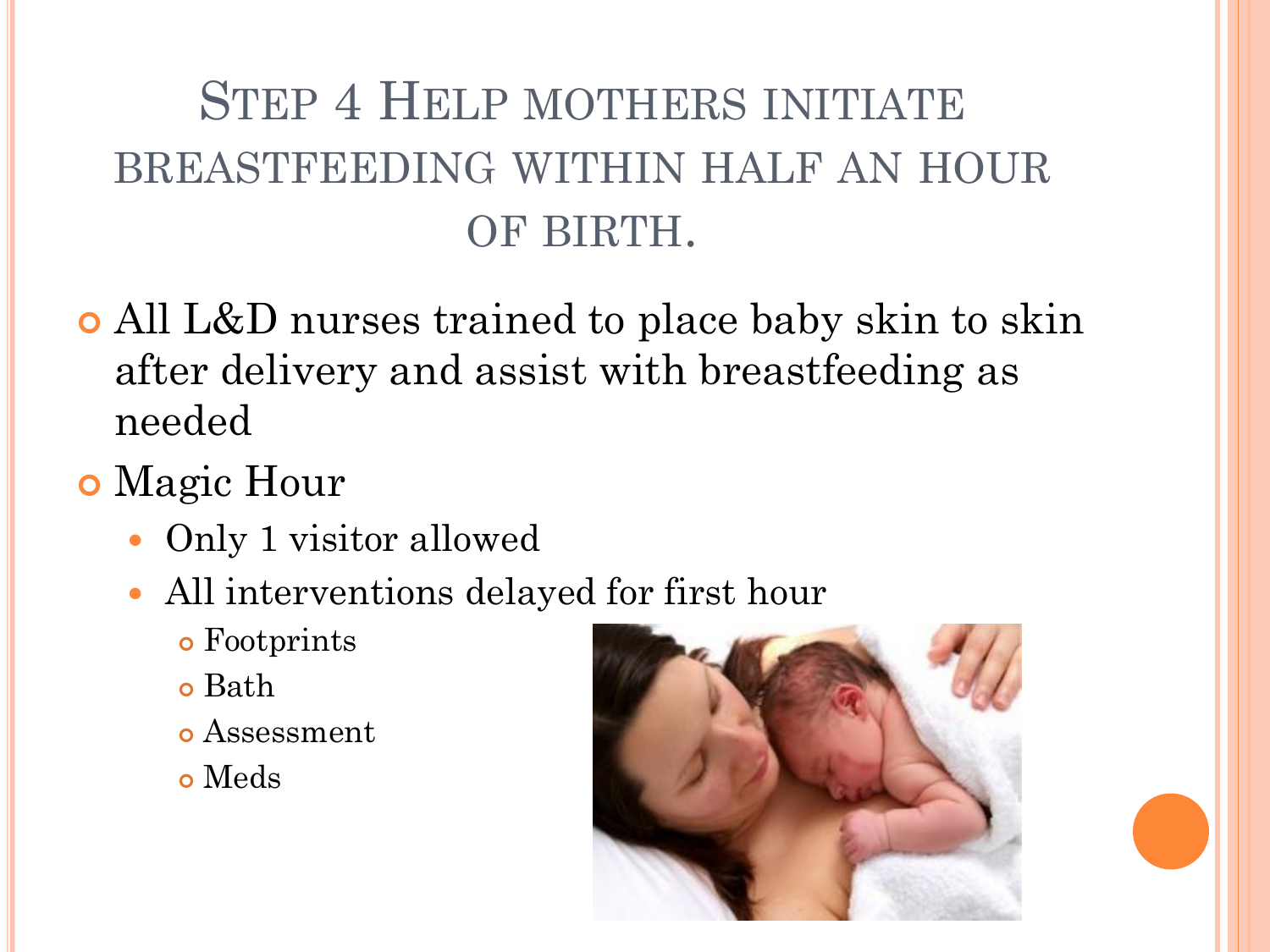STEP 5 SHOW MOTHERS HOW TO BREASTFEED, AND HOW TO MAINTAIN LACTATION EVEN IF THEY SHOULD BE SEPARATED FROM THEIR INFANTS.

- All mothers offered breastfeeding support with 6 hours of birth $\sim 89\%$  offered
- Mothers whose babies are admitted to NNICU/L2 are set up with a pump and are instructed to pump at least 8x daily
- Kangaroo mother care started as soon as baby is stable (mom or dad may do)

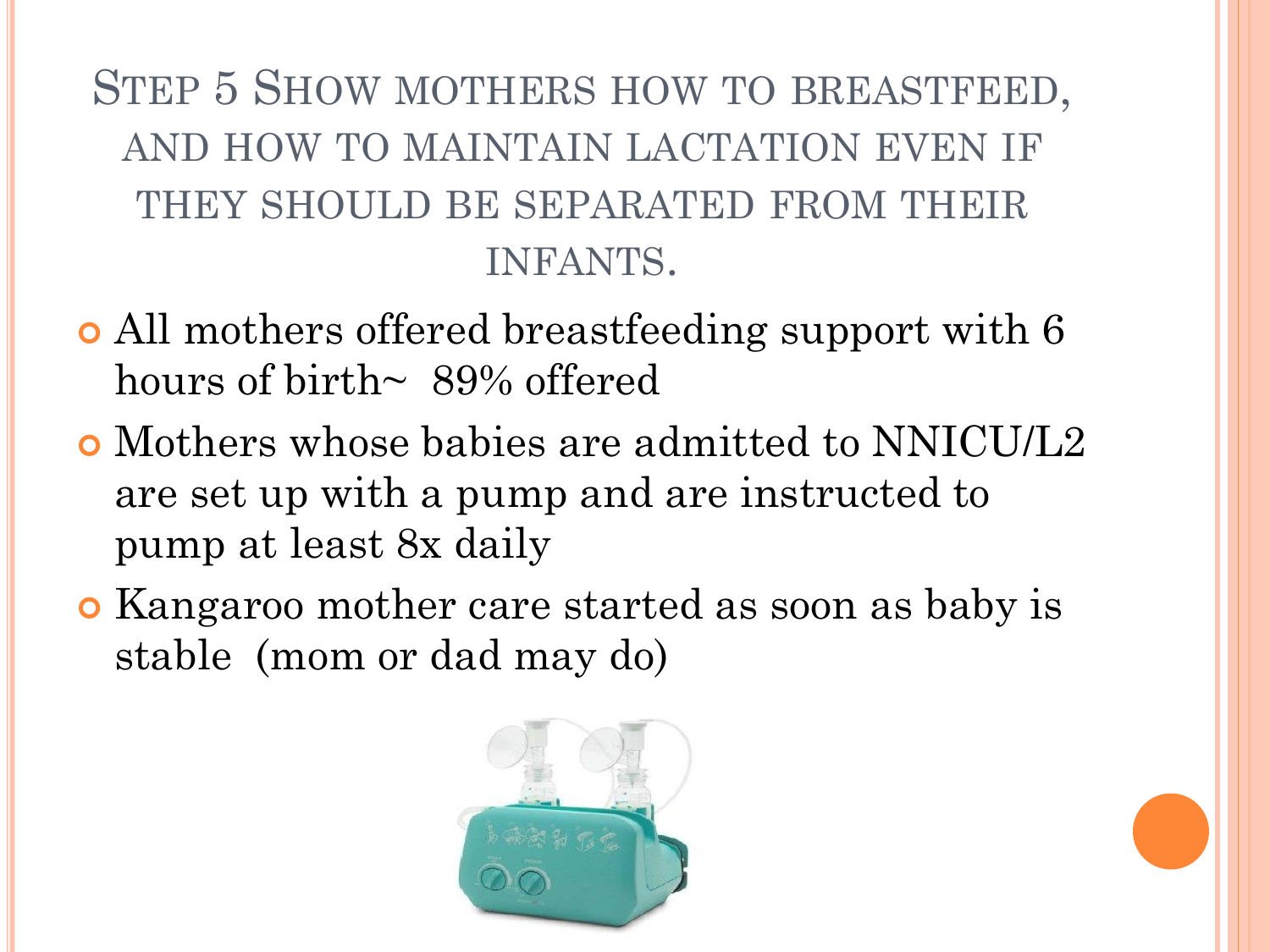STEP 6 GIVE NEWBORN INFANTS NO FOOD OR DRINK OTHER THAN BREAST MILK, UNLESS MEDICALLY INDICATED.

- Moms taught about the importance of exclusivity
- **o** Offer breastfeeding support rather than immediate supplementation
- Use of syringe feeding small amounts, spoon feeding hand expressed breastmilk, etc., if supplementation medically needed or mom insists
- Average about 10% supplementation for medical indications, 90% maternal request
- Average 14% supplementation without bottle top, 86% bottle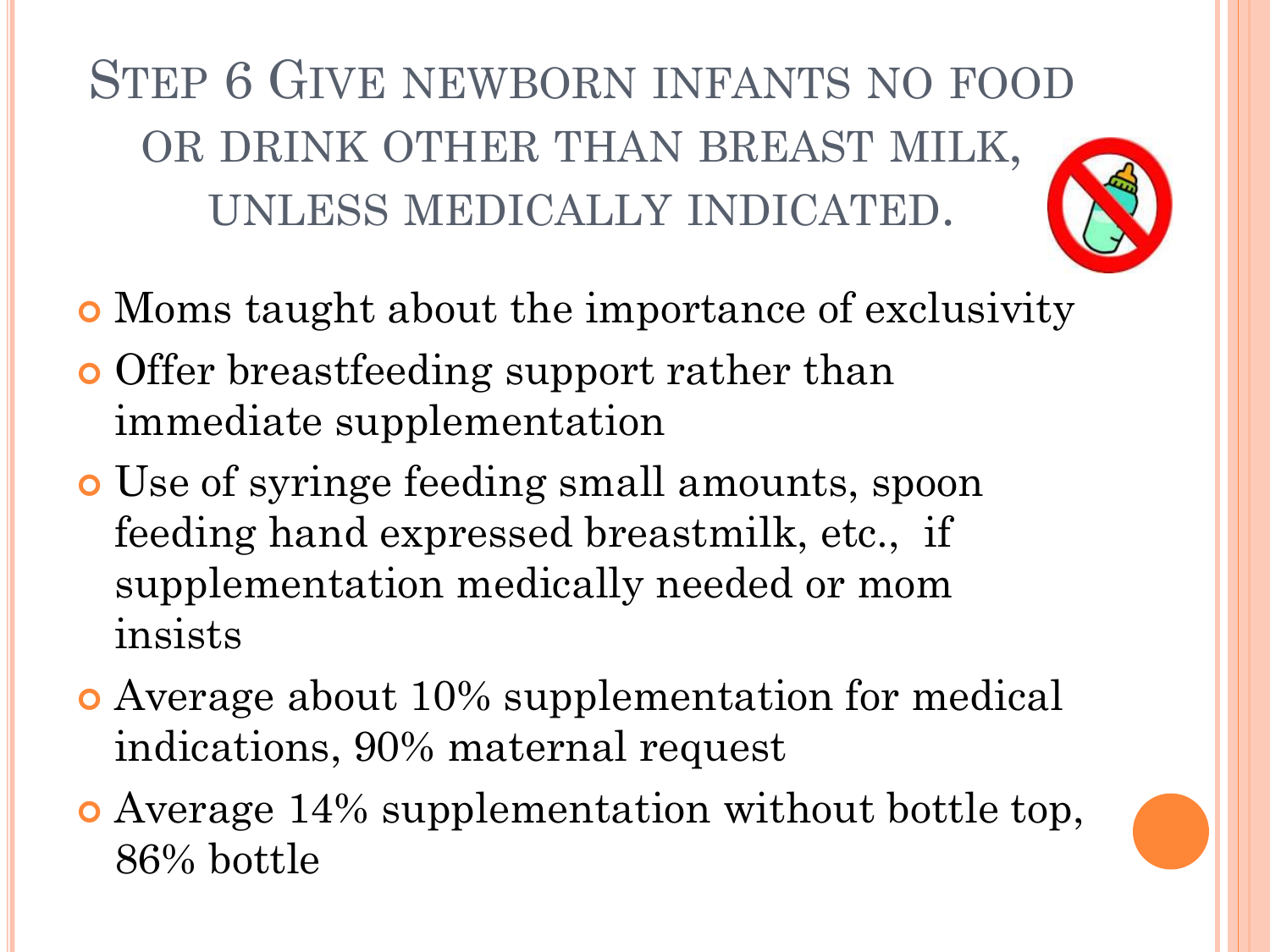STEP 7 PRACTICE ROOMING-IN - THAT IS, ALLOW MOTHERS AND INFANTS TO REMAIN TOGETHER - 24 HOURS A DAY.

- Already set up to do this
- Almost all procedures done in room (except circ and car seat angle testing for babies< 37wks)
	- Hearing screen
	- Photographs
	- PKU, labs
	- Bath
	- Vital signs
	- Daily weights
	- Assessment
	- Physician visits

Staff encourages parents to keep babies at night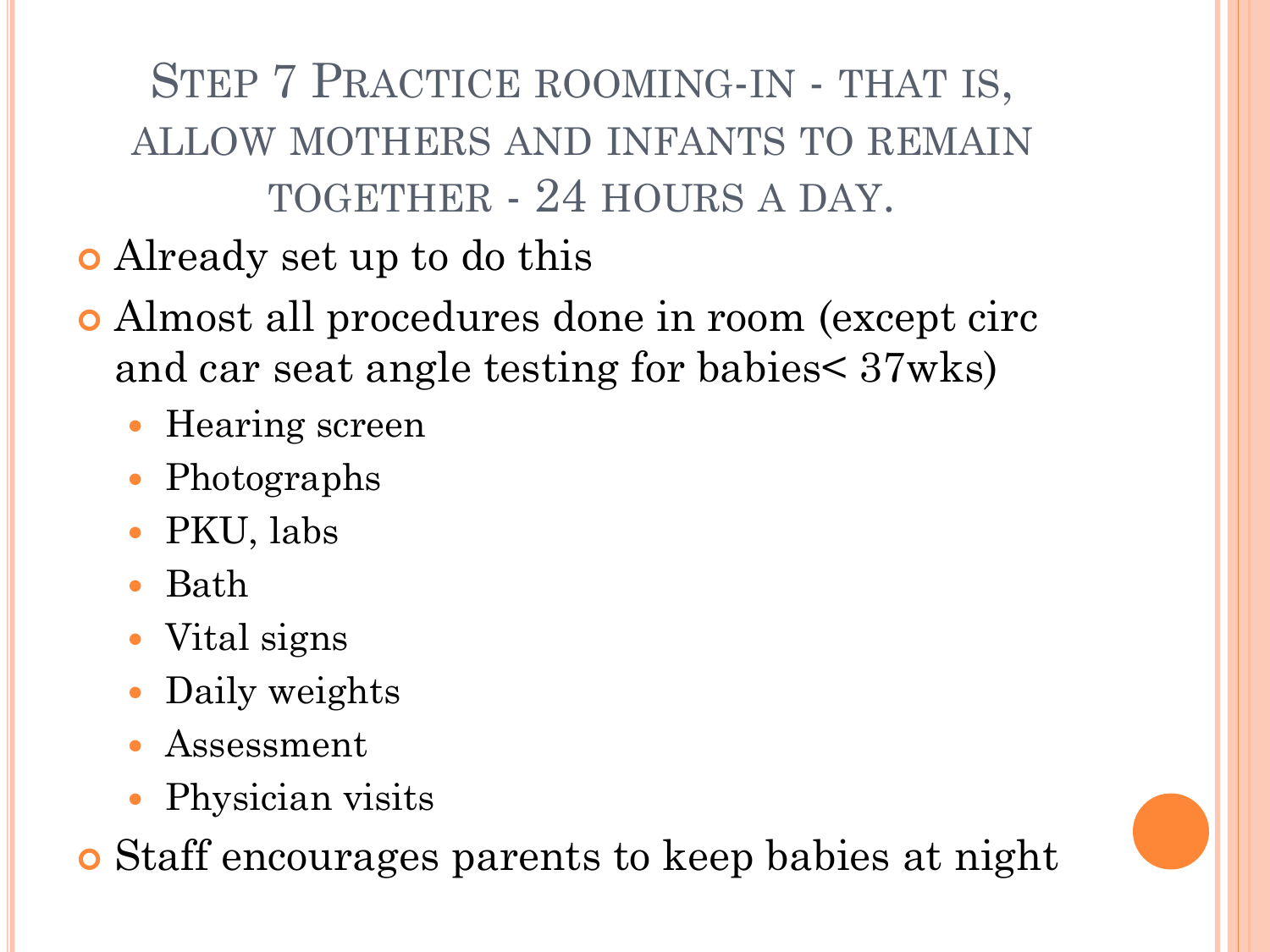## STEP 8 ENCOURAGE BREASTFEEDING ON DEMAND.

Most all staff tell moms the same thing

- Unlimited time at the breast
- Aim for 8-10 feedings/day
- May vary in interval and time

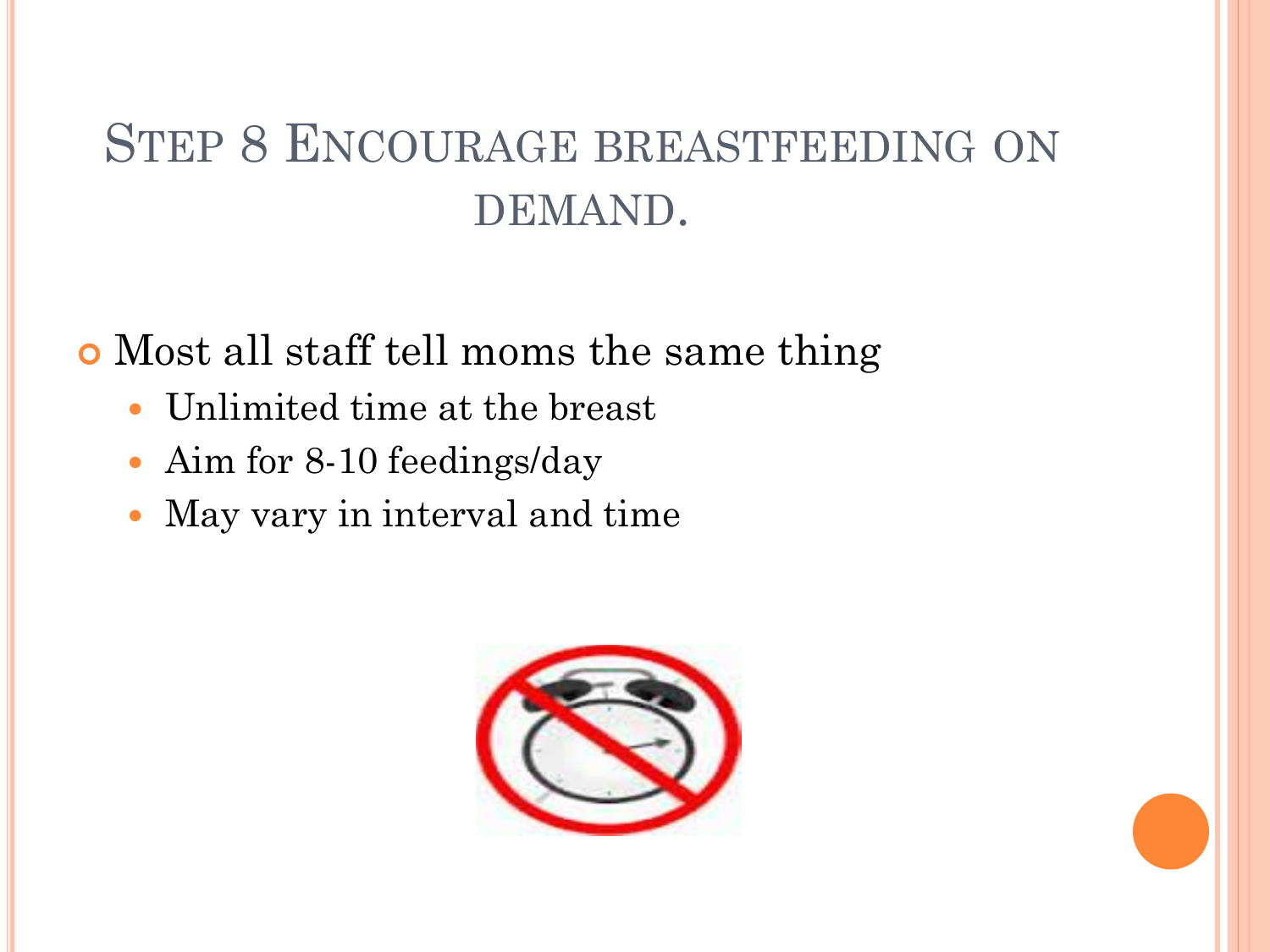STEP 9 GIVE NO ARTIFICIAL TEATS OR PACIFIERS (ALSO CALLED DUMMIES OR SOOTHERS) TO BREASTFEEDING INFANTS.



- No pacifiers in FBC
- Counsel parents who bring pacifiers from home
- Chart counseling
- Bottle top with sugar for circs, discarded in NBN
- Ancillary staff educated to prevent use during hearing screen, etc.
- Some staff will do procedures on mom's chest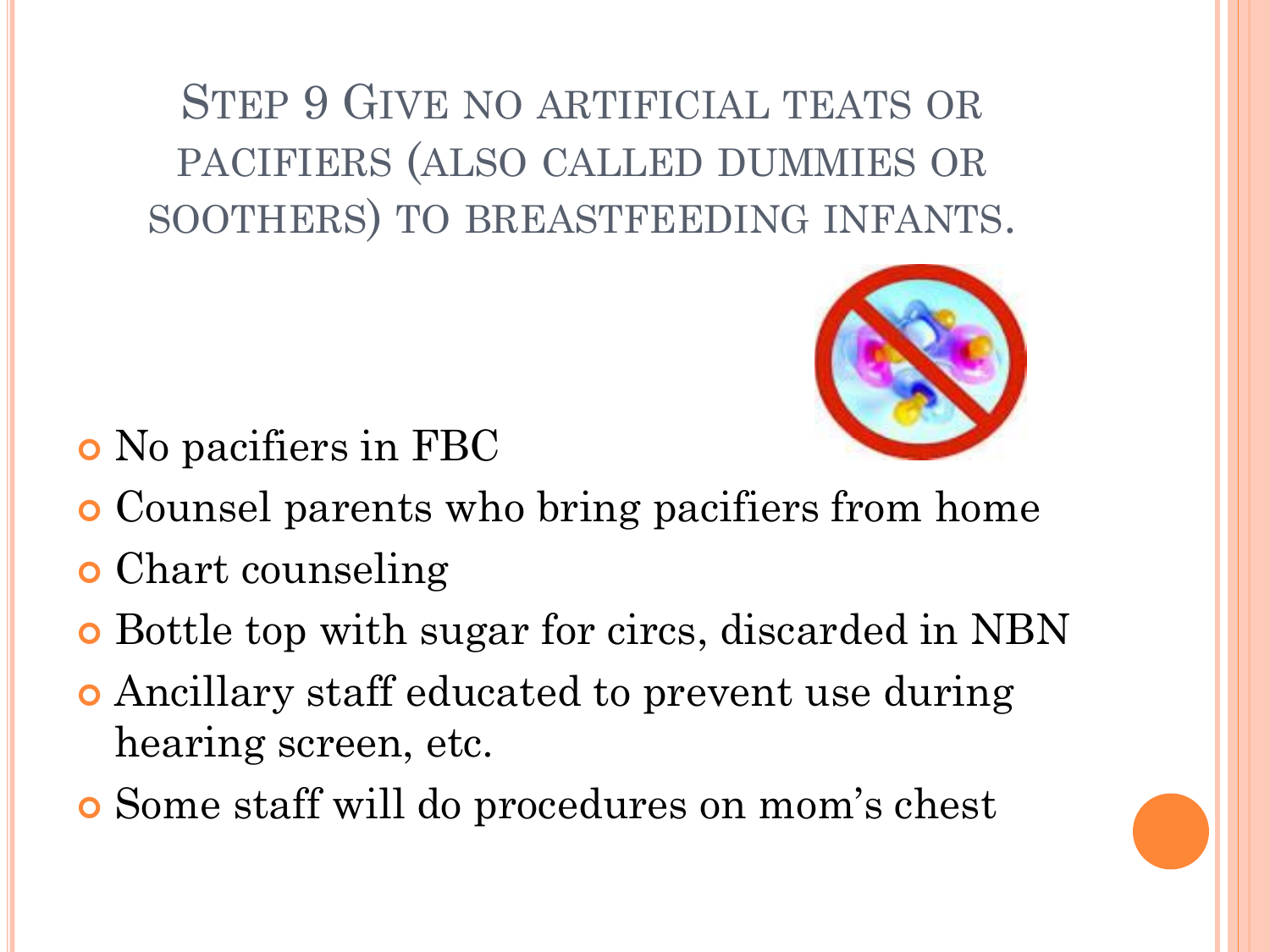STEP 10 FOSTER THE ESTABLISHMENT OF BREASTFEEDING SUPPORT GROUPS AND REFER MOTHERS TO THEM ON DISCHARGE FROM THE HOSPITAL OR CLINIC.

- Middle Georgia Breastfeeding Alliance
- WIC peer counselors
- Private LCs
- Beginnings Lactation Office at Medical Center Navicent Health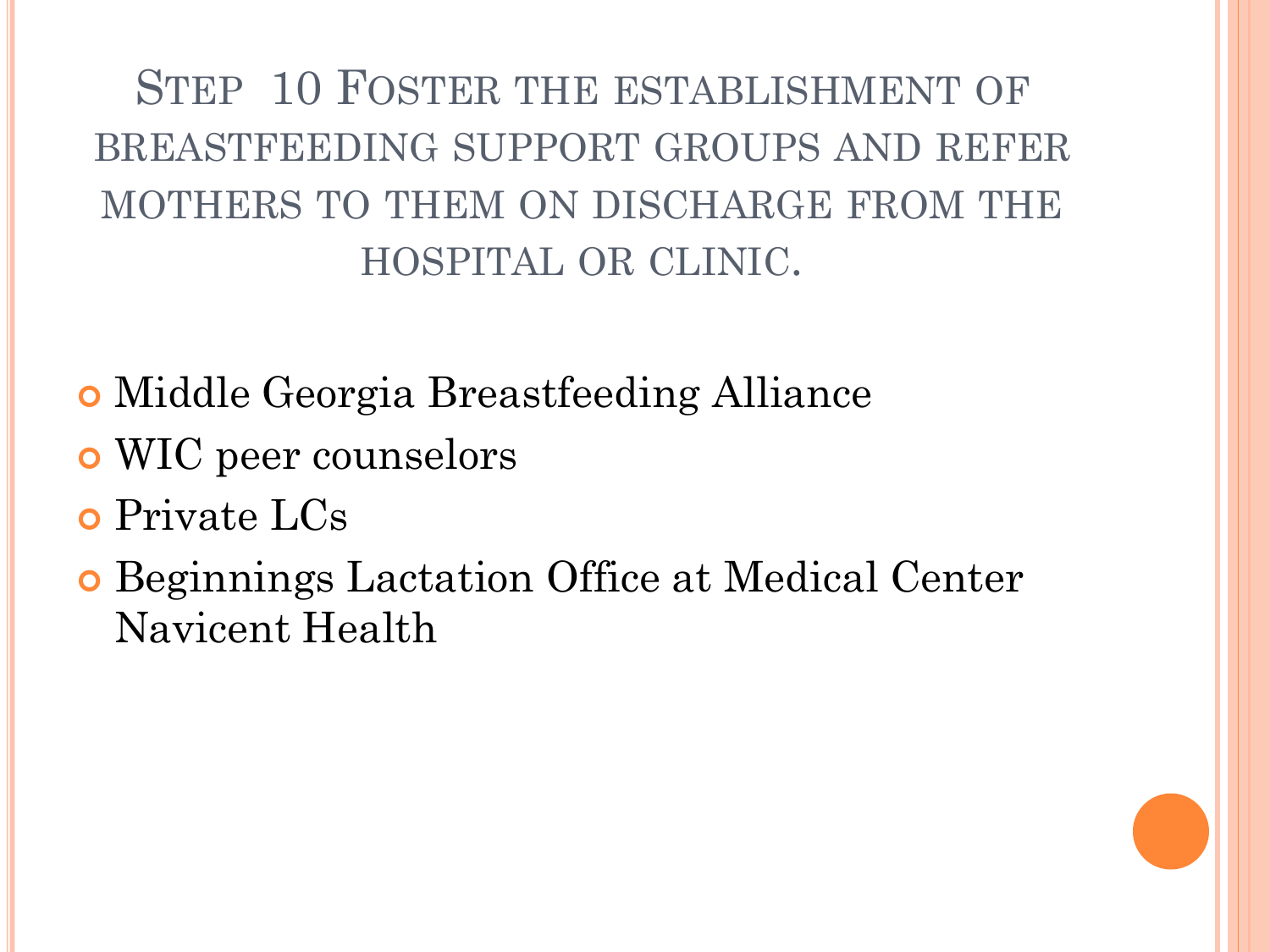## HOW DID WE DO IT?

- TONS of education- mandatory
- Award CEUs for 8 hr class
- **o** Tried to involve staff when introducing new procedures
- Created log books for compliance and to identify staff who were having problems
- Task force met frequently to troubleshoot problems
- "Elevator Speeches"
- CQIR (confidential quality improvement report) if needed
- Chocolate…lots of chocolate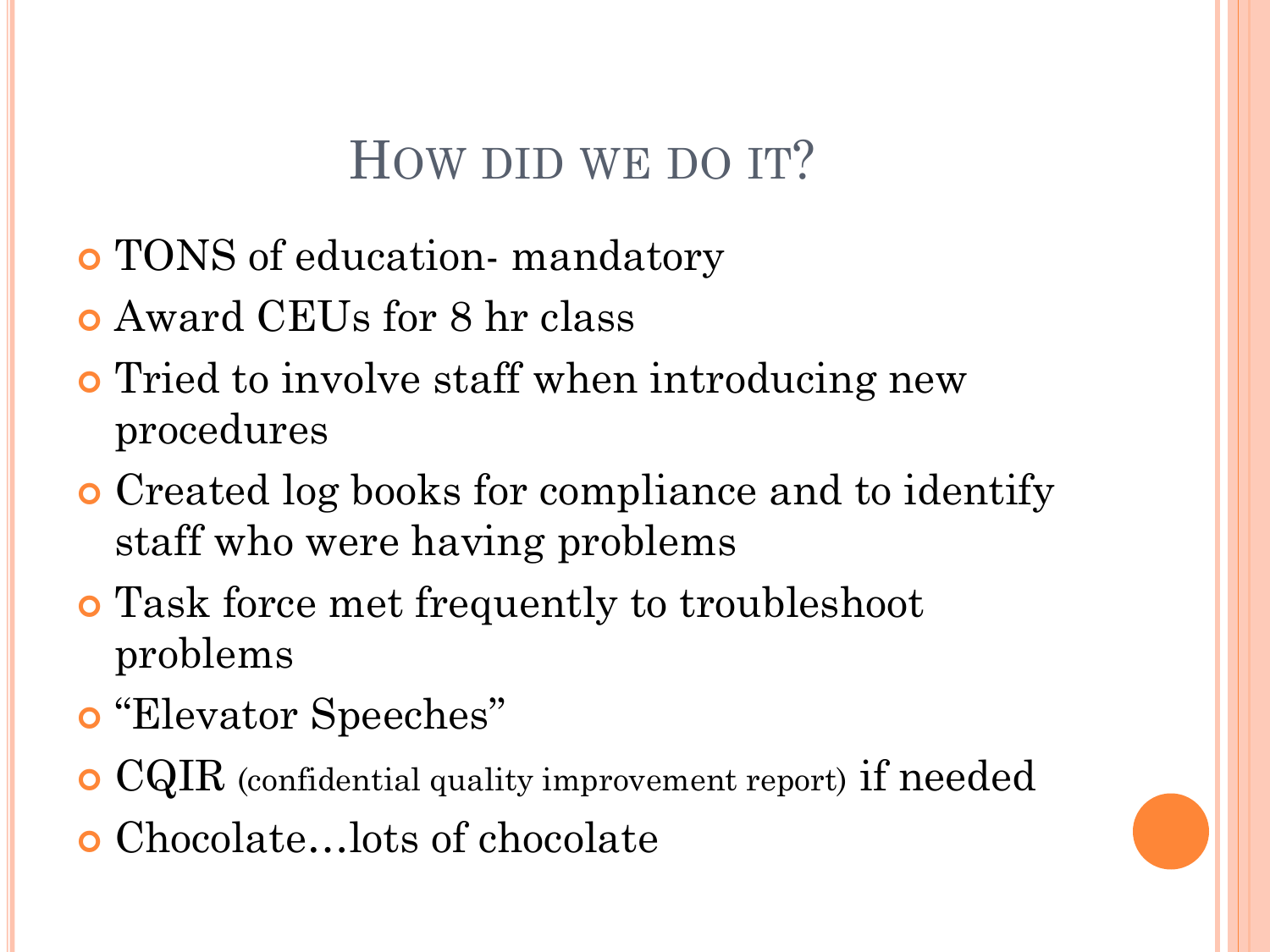## **CHALLENGES**

#### Culture shift- patients and staff

- Feeding
- Skin to skin
- Anesthesia~ STS in the OR



- Pacifiers~ need to teach alternate soothing strategies
- Education about supplementation
- Family~ Magic Hour
- No more freebies~ pervasiveness of formula in hospital

**o** Cost

- Formula, nipples, bottles
- Signage
- Staff education
- Patient education
- Baby Friendly phases
- Crib cards, measuring tapes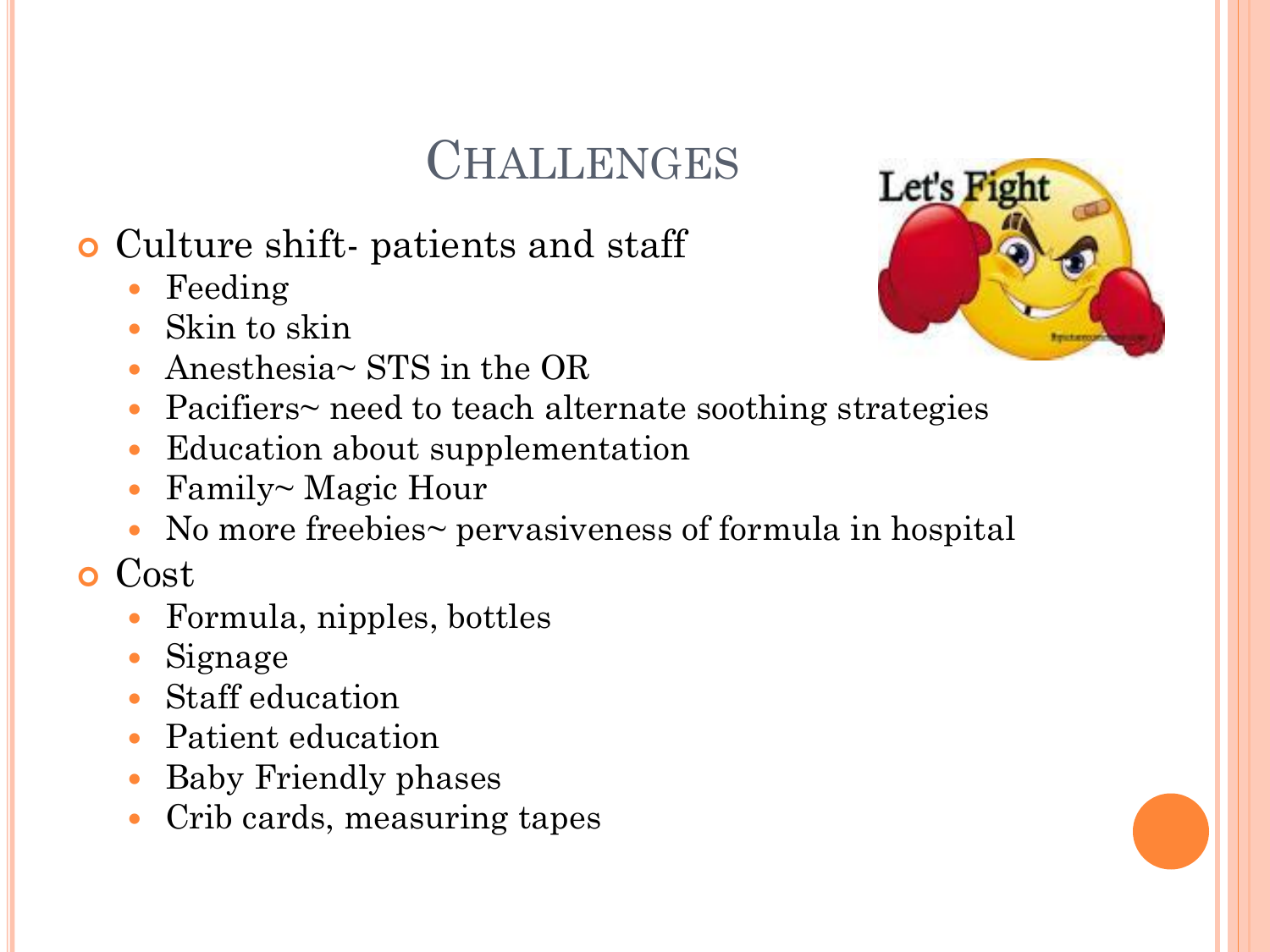| I'm a Girl                                                                                                                                                                                                                           | $\Box$ I am breast fed<br>$\Box$ I am formula fed                           |
|--------------------------------------------------------------------------------------------------------------------------------------------------------------------------------------------------------------------------------------|-----------------------------------------------------------------------------|
| <b>Baby Example 2008</b>                                                                                                                                                                                                             |                                                                             |
|                                                                                                                                                                                                                                      | Mother Room #                                                               |
|                                                                                                                                                                                                                                      | Date of Birth Time Time                                                     |
| Weight                                                                                                                                                                                                                               |                                                                             |
| Head Head and the contract of the contract of the contract of the contract of the contract of the contract of the contract of the contract of the contract of the contract of the contract of the contract of the contract of        |                                                                             |
| Baby's Doctor <b>Exercise Service Service Service Service Service Service Service Service Service Service Service Service Service Service Service Service Service Service Service Service Service Service Service Service Servic</b> |                                                                             |
| Mother's Doctor Nother's Doctor                                                                                                                                                                                                      | Family<br>Pirth Center<br>A Service of The Medical Centured Central Georgia |

| I'm a Boy                   | $\Box$ I am breast fed<br>$\Box$ I am formula fed                         |
|-----------------------------|---------------------------------------------------------------------------|
| <b>Baby Baby</b>            |                                                                           |
| Mother <b>Mother Mother</b> | Room #                                                                    |
| Date of Birth               | Time                                                                      |
| Weight                      | Length <b>Exercise Service Service</b>                                    |
| <b>Head Head</b>            |                                                                           |
| <b>Baby's Doctor</b>        |                                                                           |
| Mother's Doctor             | Family<br>Birth Center<br>A Settlinor The Madyol Children Control Guerrey |

#### **BENEFITS OF BREASTFEEDING**

- Breastfeeding helps you lose weight.
- Breast milk is always available.
- Breast milk is easier for the baby to digest.
- Breastfeeding lowers the risk of serious illnesses.
- Breastfeeding costs less and you can still get WIC<br>food vouchers. **Family**<br>Birth Center